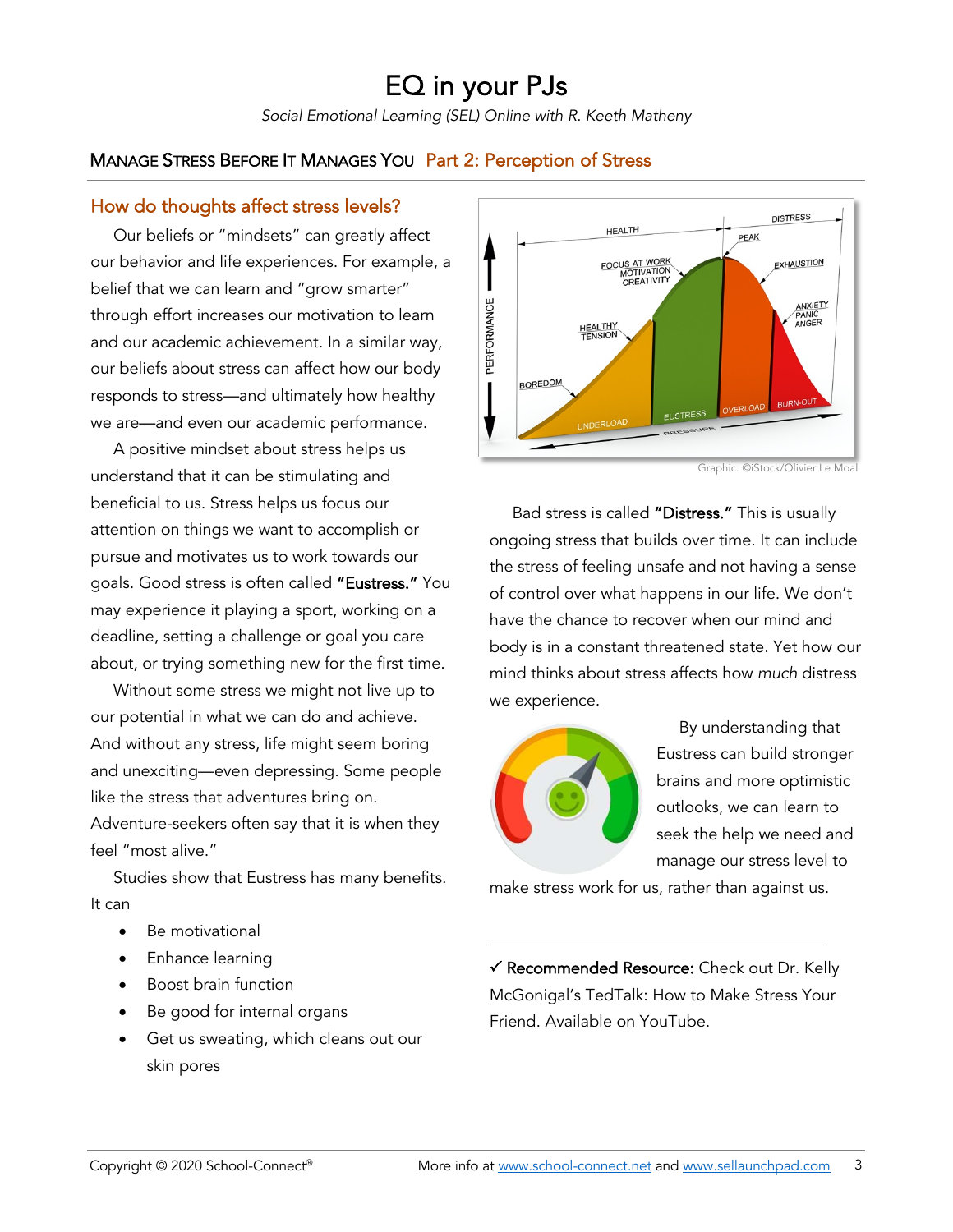# EQ in your PJs

*Social Emotional Learning (SEL) Online with R. Keeth Matheny*

## MANAGE STRESS BEFORE IT MANAGES YOU Part 2: Perception of Stress, cont'd

### EQ in your PJs Video Review:

In the "EQ in your PJs" video, part 2, Mr. Matheny describes how our thoughts about a situation can influence our emotions, our actions, and the outcome.

THOUGHTS: What are your predominant thoughts about the Coronavirus and the precautionary methods (e.g., quarantine, school closures)?



EMOTIONS: What emotions best describe how you're feeling about the Coronavirus? Circle your top five:

| amusement | contentment    | happiness  | loneliness | pleasure |
|-----------|----------------|------------|------------|----------|
| anger     | disappointment | hope       | melancholy | regret   |
| annoyance | envy           | insecurity | optimism   | sadness  |
| anxiety   | excitement     | irritation | panic      | sorrow   |
| caring    | tear           | isolation  | pity       | worry    |

PERCEPTION: To gain perspective about your ability to influence your emotions, it is better to say:

I feel \_\_\_\_\_\_\_\_\_\_\_\_\_\_\_\_ about the Coronavirus.

*Instead of:*

The Coronavirus makes me feel \_\_\_\_\_\_\_\_\_\_\_\_\_\_.

The first statement gives you more of a sense of power over your emotions (rather than helplessness). This dynamic is called "emotional locus of control." By changing your perspective about the situation, you are better positioned to understand, accept, manage, and potentially reframe your emotions.

To help with a perception shift, list at least eight good things that have happened or could happen during quarantine time (e.g., extra sleep, time with family):

| 1) | 5) |
|----|----|
| 2) | 6) |
| 3) | 7) |
| 4) | 8) |